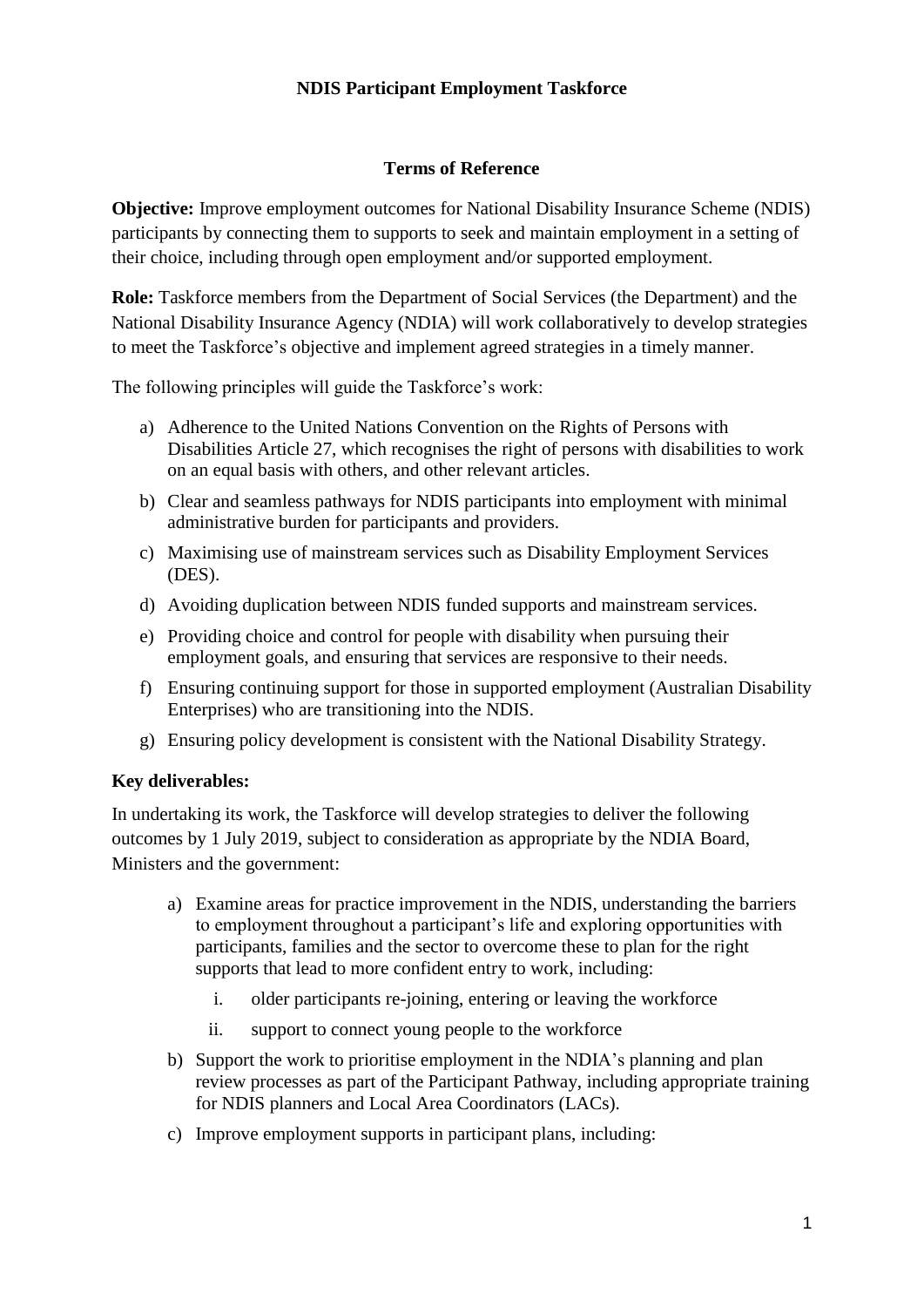- i. Developing policies to continue the availability of supported employment as an option for NDIS participants to choose, including pricing supports in the workplace for supported employment.
- ii. Ensuring there is clarity about the supports (and capacity building) available through DES and the NDIS for young people, with a view to maximising employment outcomes without duplicating services. This will include considering the role of School Leaver Employment Supports and proposed Youth Employment Supports.
- iii. Removing barriers for NDIS participants to access DES through incorporating information and engagement to DES in NDIS plans, including an option for automatic eligibility to employment support through DES for NDIS participants for consideration by government.
- d) Determine employment supports funded through the NDIS, in particular:
	- i. Defining supported employment within the NDIS, with reference to modern award instrument/s, which currently draw authority from definitions for 'employees with disability' and 'supported employment service' in the *Disability Services Act 1986*, and which allows employers to pay pro-rata wages to people with disability under the Supported Employment Services Award 2010 (SES Award).
	- ii. Address interface issues that have arisen during NDIS transition, including clarifying the Applied Principles Tables of Support that seek to clarify employment supports under the NDIS and employment supports provided under DES and other mainstream services to enable participants' access to the right support, at the right time, to achieve their employment goals.
- e) Align the work of the Taskforce with the Government's broader jobs agenda.
- f) Improve the range and accessibility of communications to engage effectively with participants in goal setting for employment, and to maximise participants' awareness of employment supports available through mainstream services such as DES and through the NDIS.
- g) Support the completion of the NDIS participant employment strategy.

The Taskforce will draw upon the findings and recommendations of previous work and sector consultation including the 2015 Disability Employment Taskforce, the 2017-18 Department consultations on the future of supported employment, the 2018 NDIS participant pathways review and the 2015 'Willing to Work National Inquiry' conducted by the Australian Human Rights Commission.

The Taskforce has committed to effective engagement with a broad range of stakeholders. In undertaking its work, the Taskforce will consult jointly with stakeholders as required. Consultation will involve direct engagement with individuals as well as existing reference groups, peak bodies and expert advisors, including the NDIA's Independent Advisory Council (IAC) and Participant Reference Group and the National Disability and Carers Advisory Council's Employment Reform Working Group.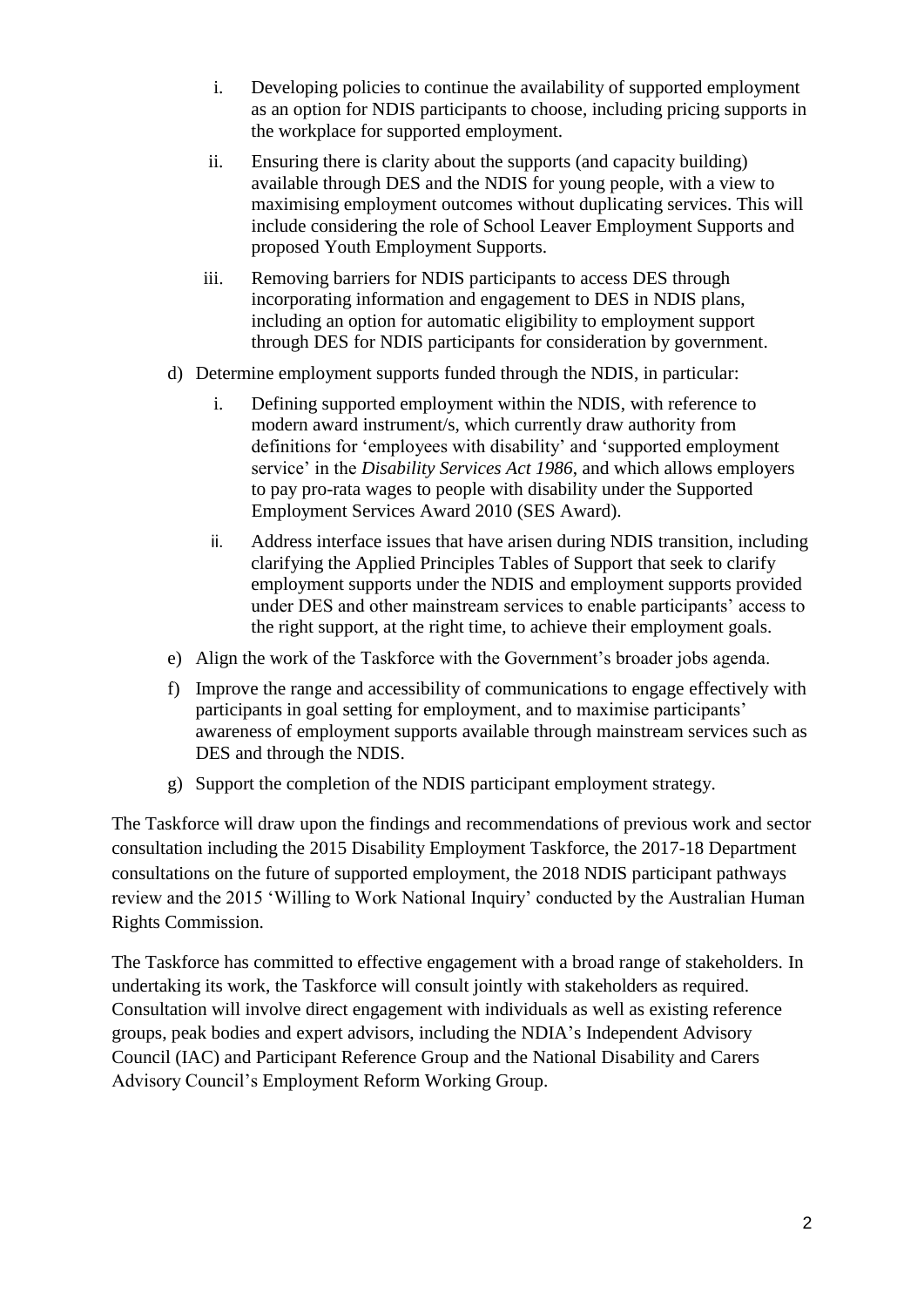The following are out-of-scope:

- Broader disability employment policy, including aspects of DES not relevant to the NDIS interface.
- Wage assessment tools for people with disability and the Fair Work Commission's four-yearly review of the SES Award.

## **Membership:**

The Taskforce will be comprised of Senior Executive Service staff from the Department and the NDIA and supported by officers from both agencies. The Taskforce will develop strategies through a series of meetings, co-chaired by:

- Deputy Secretary, Disability and Carers, DSS and
- Deputy CEO, Government, Communications, People and Stakeholder Engagement, NDIA.